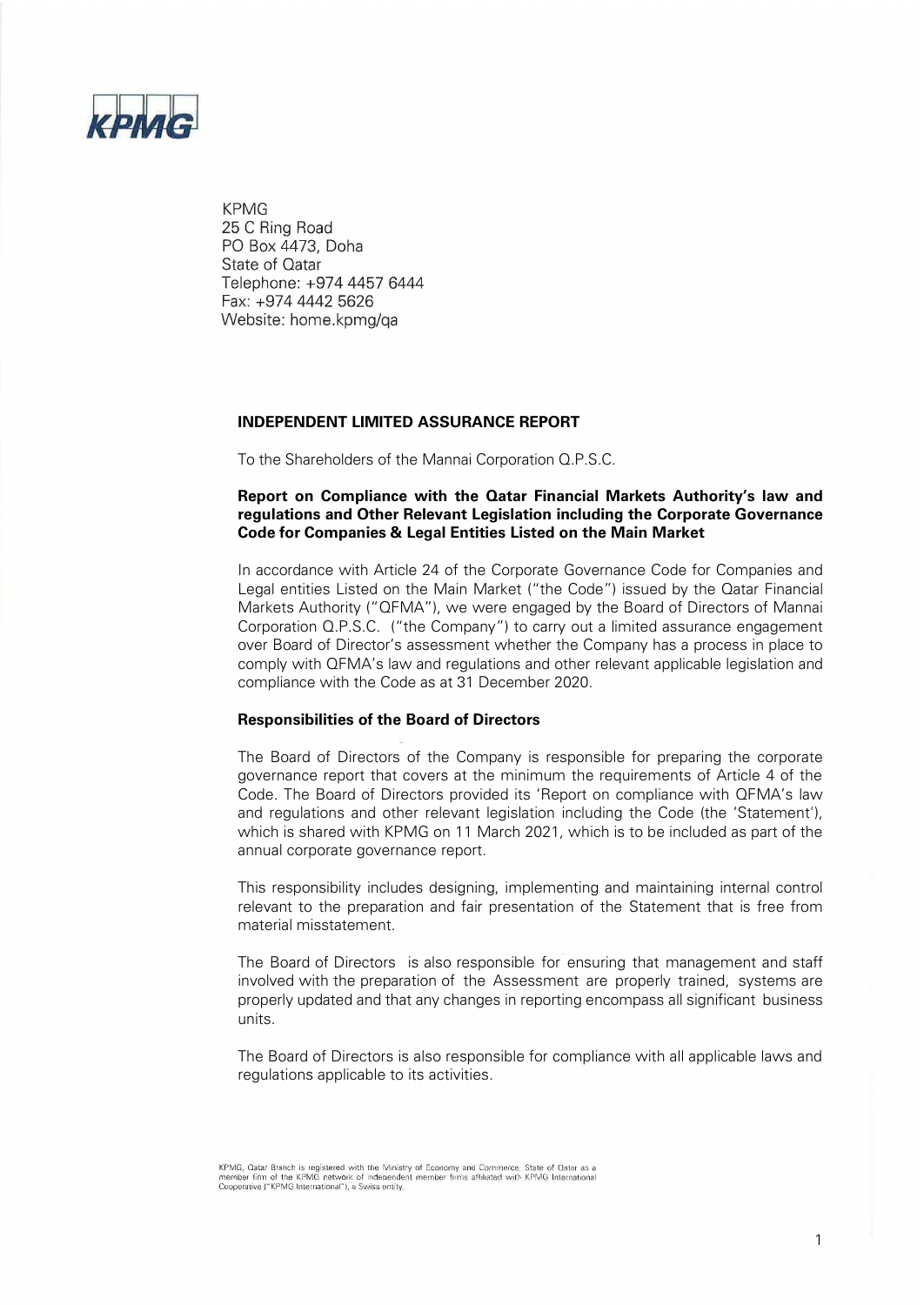

# **INDEPENDENT LIMITED ASSURANCE REPORT (CONTINUED)**

Mannai Corporation Q.P.S.C.

#### **Our Responsibilities**

Our responsibility is to examine the Statement prepared by the Board of Directors and to issue a report thereon including an independent limited assurance conclusion based on the evidence obtained. We conducted our engagement in accordance with International Standard on Assurance Engagements (ISAE) 3000, Assurance Engagements Other Than Audits or Reviews of Historical Financial Information issued by the International Auditing and Assurance Standards Board. That standard requires that we plan and perform our procedures to obtain a meaningful level of assurance about whether the Assessment is fairly presented, in all material respects, in accordance with the Code, as the basis for our limited assurance conclusion.

We apply International Standard on Quality Control 1 and accordingly maintain a comprehensive system of quality control including documented policies and procedures regarding compliance with ethical requirements, professional standards and applicable legal and regulatory requirements.

We have complied with the independence and other ethical requirements of the International Ethics Standards Board for Accountants' International Code of Ethics for Professional Accountants (including International Independence Standards) (IESBA Code), which is founded on fundamental principles of integrity, objectivity, professional competence and due care, confidentiality and professional behavior.

The procedures selected depend on our understanding of the Company's compliance with the Code and other engagement circumstances, and our consideration of areas where material misstatements are likely to arise.

In obtaining an understanding of the Company's process for compliance with QFMA's laws and regulations and other relevant legislation, the Company's compliance with the Code and other engagement circumstances, we have considered the process used to prepare the Statement in order to design assurance procedures that are appropriate in the circumstances.

Our engagement included assessing the appropriateness of the Company's process for compliance with QFMA's law and regulations and other relevant legislation and the Company's compliance with the Code, and evaluating the appropriateness of the methods, policies and procedures, and models used in the preparation of the Statement.

The procedures performed in a limited assurance engagement vary in nature and timing from, and are less in extent than for, a reasonable assurance engagement. Consequently, the level of assurance obtained in a limited assurance engagement is substantially lower than the assurance that would have been obtained had a reasonable assurance engagement been performed.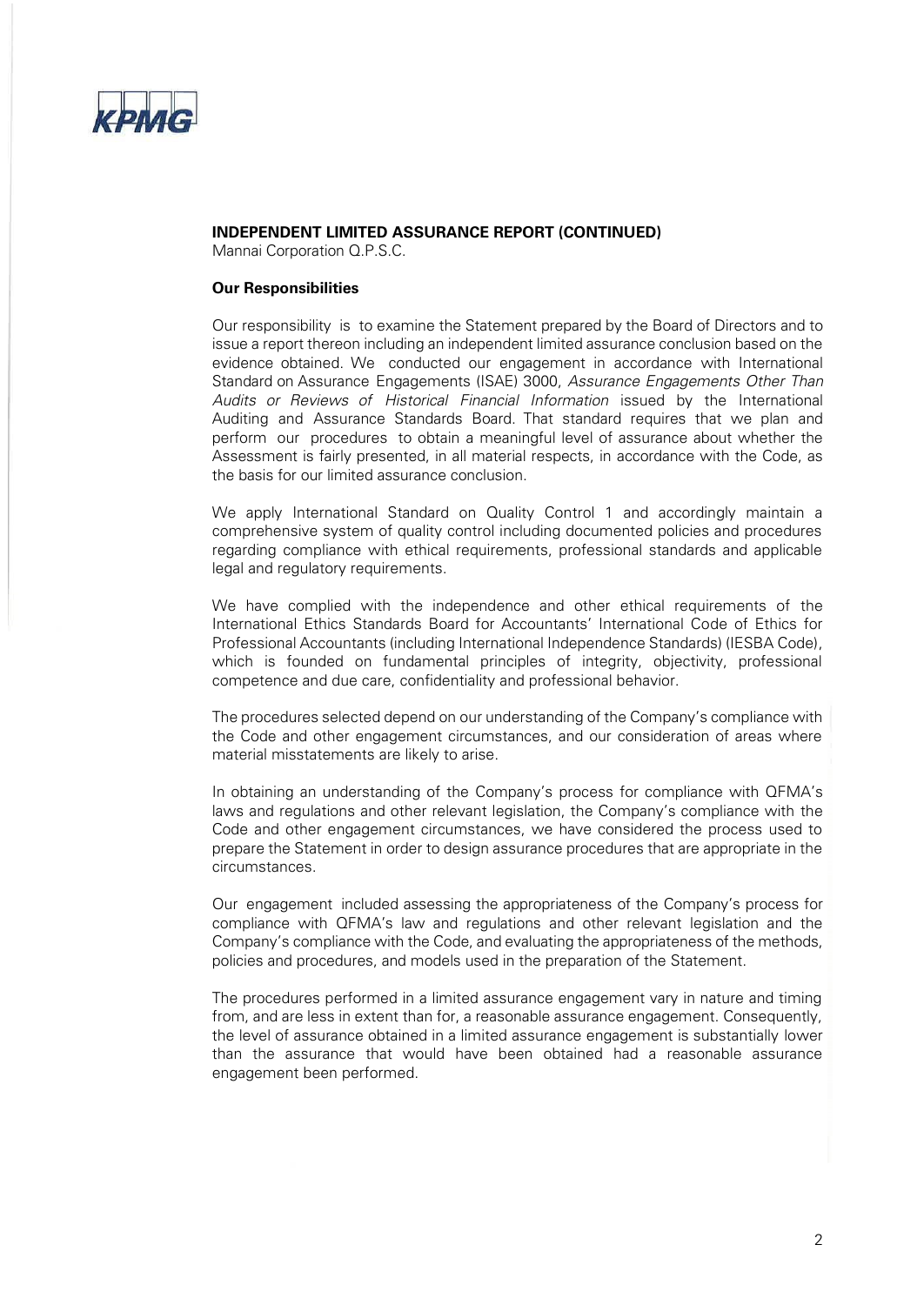

## **INDEPENDENT LIMITED ASSURANCE REPORT (CONTINUED)**

Mannai Corporation Q.P.S.C.

### **Our Responsibilities (continued)**

Our limited assurance procedures do not involve assessing the qualitative aspects or effectiveness of the procedures adopted by the Board of Directors to comply with the requirements of the Code.

The procedures performed over the Statement included, but were not limited to:

- examining the assessment completed by the Board of Directors to validate whether the Company has a process in place to comply with QFMA's law and regulations and other relevant legislation including the Code;
- examining the supporting evidence provided by the Board of Directors to validate the Company's compliance with the Code; and
- conducting additional procedures as deemed necessary to validate the Company's compliance with the Code (e.g. review governance policies, procedures and practices, etc.).

As part of this engagement, we have not performed any procedures by way of audit, review or verification of the Statement nor of the underlying records or other sources from which the Statement was extracted.

#### **Other information**

The other information comprises the information to be included in the Company's annual corporate governance report which are expected to be made available to us after the date of this report. The Statement and our limited assurance report thereon will be included in the corporate governance report. When we read the corporate governance report, if we conclude that there is a material misstatement therein, we are required to communicate the matter to the Board of Directors.

## **Characteristics and Limitations of the Statement**

The Statement is prepared to meet the common needs of a broad range of users and may not, therefore, include every aspect of the information that each individual user may consider important in its own particular environment.

#### **Criteria**

The criteria for this engagement is an assessment of the process for compliance with QFMA's law and regulations and other relevant legislation and compliance with the provisions of the Code.